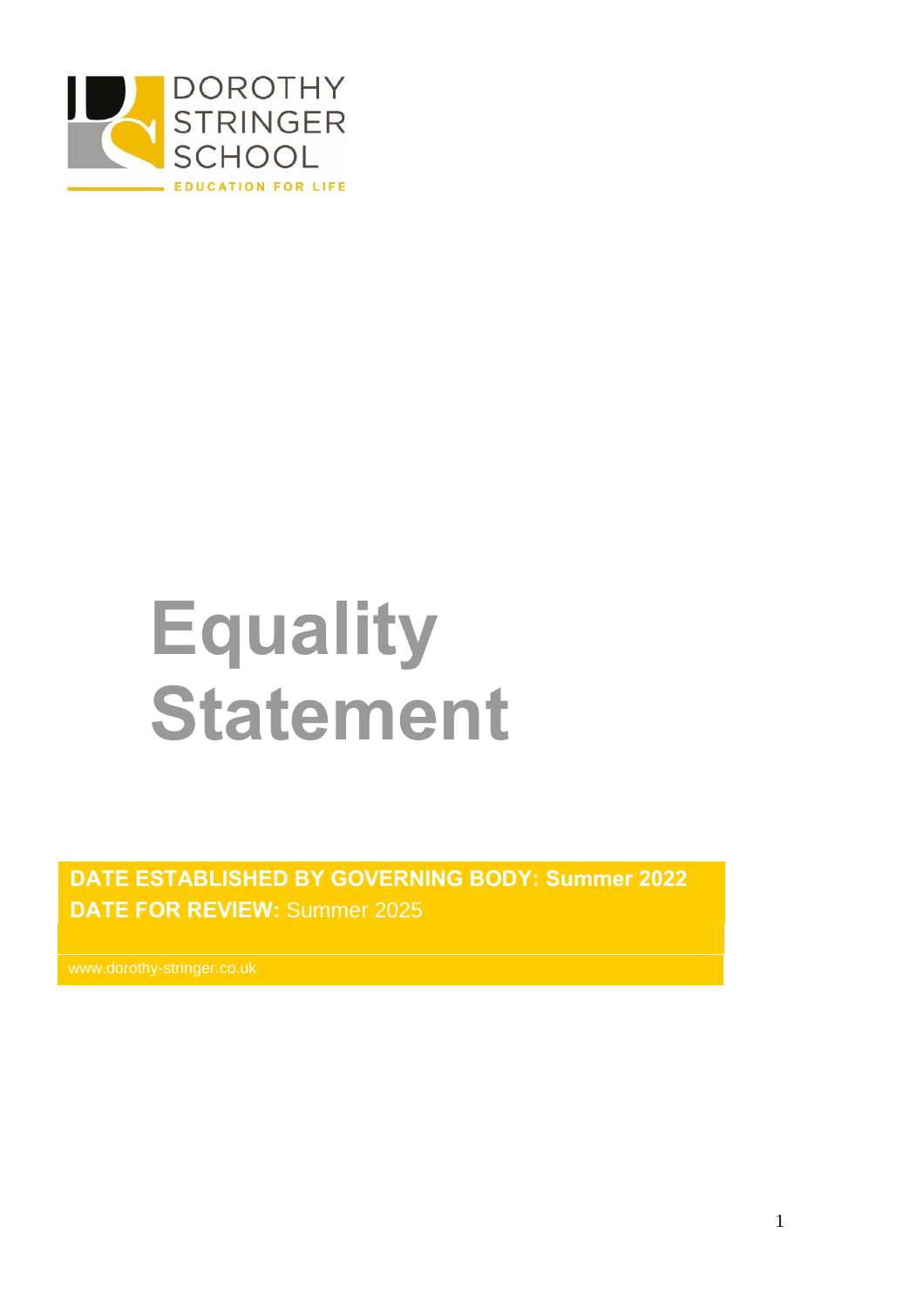# **Equalities Statement Introduction**

This Equality statement for Dorothy Stringer brings together all previous policies, schemes and action plans around equality including those that we had previously for Race, Gender and Disability. It includes all the protected characteristics covered under the Equality Act 2010 as well as other aspects which have the potential to discriminate against or to devalue any individuals within our community. We are committed to the development of cohesive communities both within our school's physical boundaries and within our local, national and global environments.

Our school embraces the aim of working together with others to improve children's educational and health and wellbeing outcomes, and notes the rights set out in the UN Convention on the Rights of the Child.

This statement should be read with reference to the following policies, reports and plans;

- Anti-Bullying Statement
- Special Educational Needs and disability Statement
- Behaviour and relationships statement
- Dignity and respect at work Statement
- Equalities Information and Objectives report (including accessibility plan)
- Wellbeing Framework

Our Equality Statement is inclusive of our whole school community – students, staff, parents/carers, visitors and partner agencies - who we have engaged with and who have been actively involved in and contributed to its development.

# **Our vision**

Dorothy Stringer School strives to foster a welcoming and respectful environment, which encourages us to question and challenge discrimination and inequality.

We recognise that there are similarities and differences between individuals and groups but we ensure that our differences do not become barriers to participation in all aspects of school life. We will build on our similarities and seek enrichment from our differences, thereby promoting understanding and learning within Dorothy Stringer and local communities.

We seek to learn free from harassment and confrontation and seek to resolve conflicts peacefully.

# **Our school within the wider context**

As a school we are committed to having knowledge of our school community and frequently analyse data which provides evidence of the backgrounds of the members of our school community and the attainment and wellbeing of our pupils and groups of pupils. We use this data to plan improvements that will benefit our school community.

# **School Profile (Jan 2022)**

- Cohort of 1677 (January Census 2019)
- 16.8% children in receipt of Free School Meals (FSM)
- 12% of students are registered either SEN Support or in receipt of an EHC Plan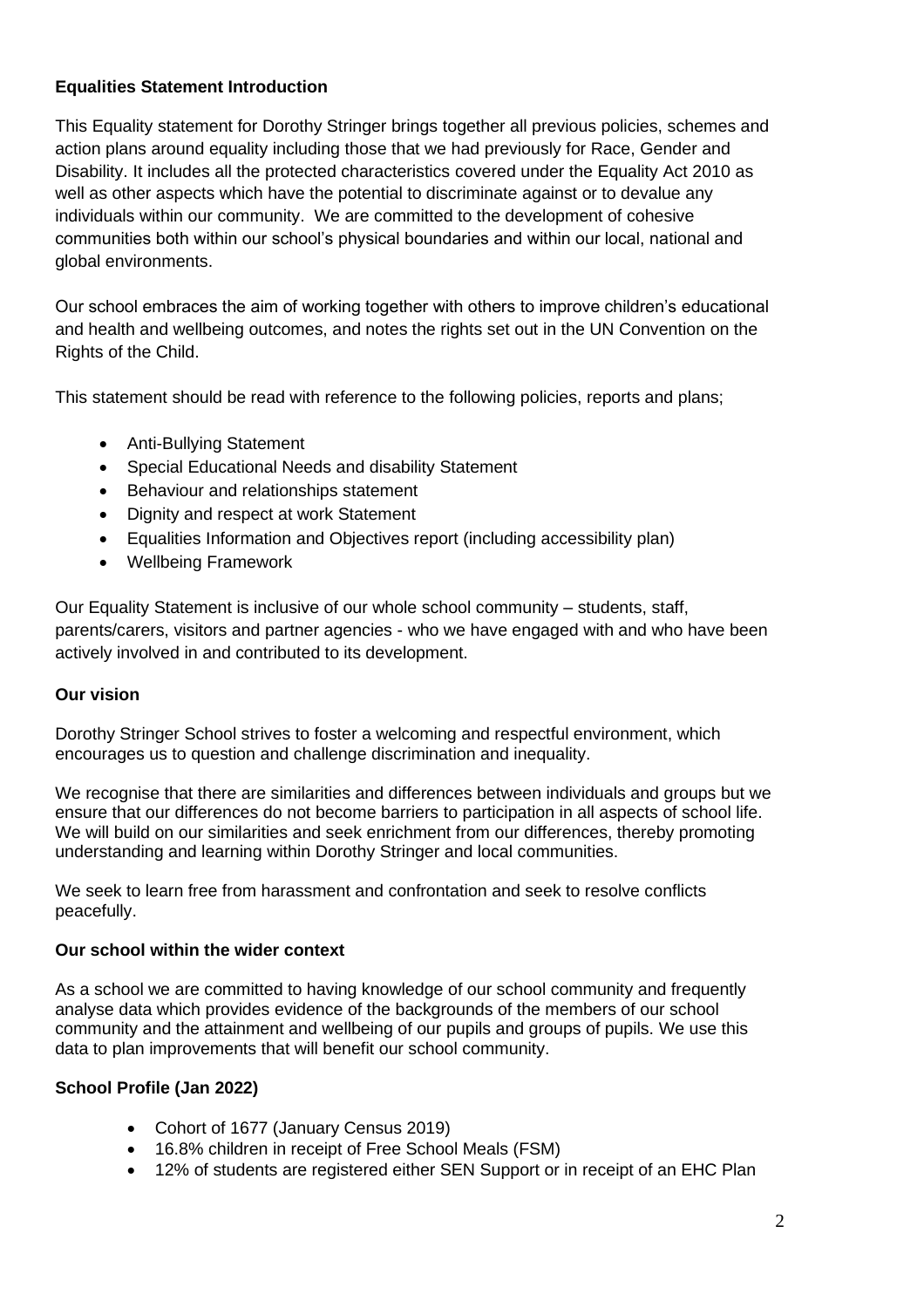- On the IDACI (Indices of Deprivation Affecting Children Index), Dorothy Stringer is deemed to be 'average'.
- Just over a fifth of our intake live in the bottom third of deprived areas in Brighton and Hove.
- Our BME (Black, Asian and Minority Ethnic) population is 24.9%.
- We have a number of students across all year groups, who are gender fluid or an in the process of transitioning.
- Children with physical disabilities have appropriate provision (please see accessibility provision; regularly reviewed).
- The school has a small number of GRT children (Gypsy, Roma, Traveller).
- The school staff is comprised of a varied range of people, reflecting the increasingly diverse nature of Brighton and Hove.
- We are an accredited 'school of sanctuary' working within Brighton and Hove's Sanctuary City status

# **Overall Aims of our Statement**

We will build on our similarities and seek enrichment from our differences and so promote understanding and learning between and towards others to create a cohesive community where everyone feels a sense of belonging. We welcome our equality duties as set out in the Equality Act 2010 and seek to involve the whole school community in order to ensure better outcomes for all.

The Equality Act requires all public organisations, including schools to comply with the Public Sector Equality Duty. The Public Sector Equality Duty or "general duty" requires all public organisations, including schools to:

- Eliminate unlawful discrimination, harassment and victimization
- Advance equality of opportunity between different groups
- Foster good relations between different groups

This statement describes how the school is meeting these statutory duties and is in line with national guidance. It includes information about how the school is complying with the Public Sector Equality Duty and also provides guidance to staff and outside visitors about our approach to promoting equality

We recognise that it is unlawful to discriminate against a student, prospective student or a member of staff by treating them less favourably if they have protected characteristics:

- age (staff only)
- sex
- race
- disability (physical or mental impairment which has a substantial and long term adverse effect on that person's ability to carry out normal day to day activities)
- religion or belief or no belief
- sexual orientation
- gender reassignment
- pregnancy or maternity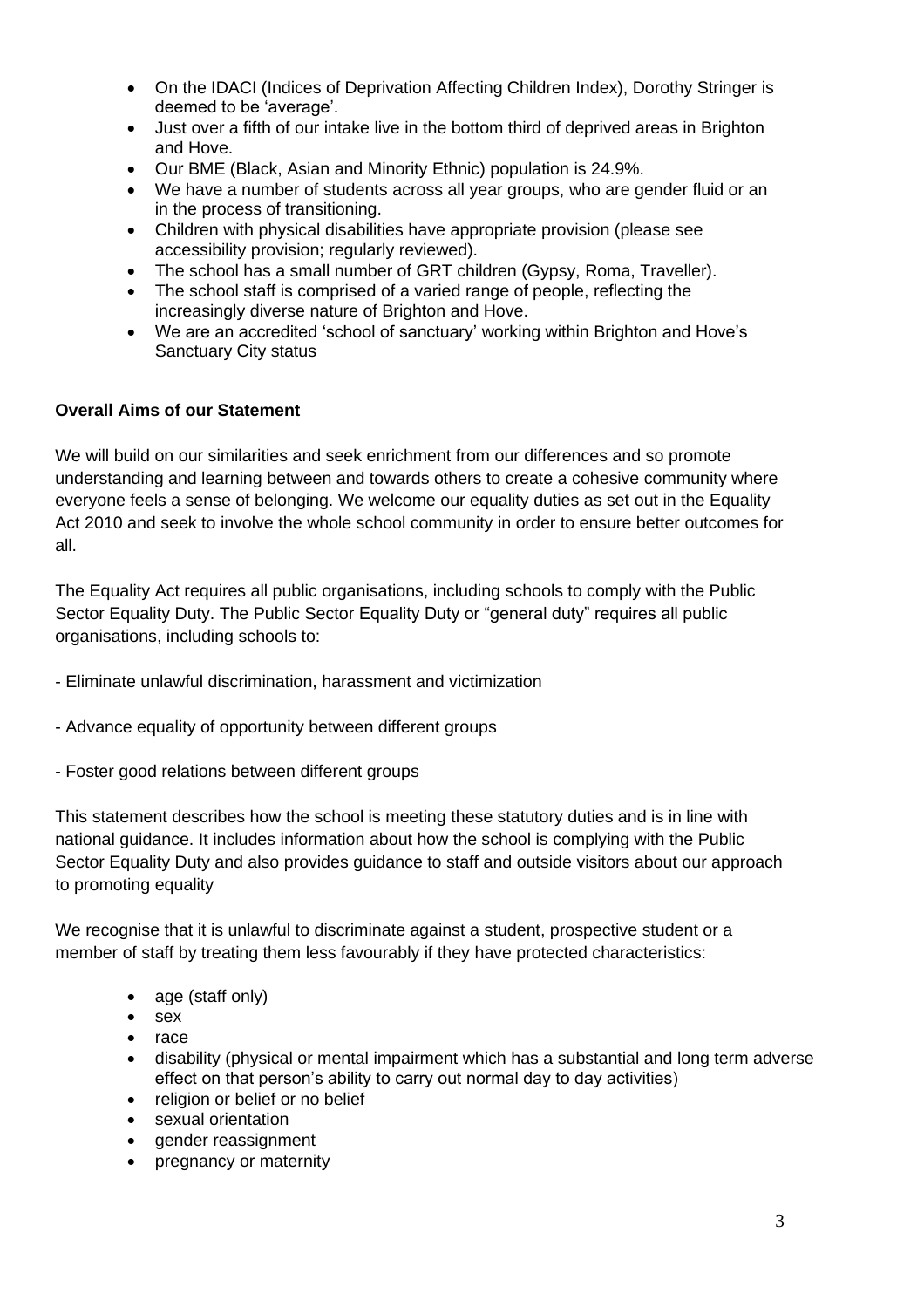• marriage or civil partnership (staff only)

# **Our duties**

We recognise and accept our duties to eliminate discrimination and promote equality, including the requirement to involve the whole school community in the process in order to ensure better outcomes for all. Our statutory duties are contained within:

- The Equality Act 2010
- [The Equality Act 2010 \(Specific Duties\) Regulations 2011,](http://www.legislation.gov.uk/uksi/2011/2260/contents/made) which require schools to publish information to demonstrate how they are complying with the public sector equality duty and to publish equality objectives
- This document is also based on Department for Education (DfE) guidance: [The Equality Act](https://www.gov.uk/government/publications/equality-act-2010-advice-for-schools)  [2010 and schools.](https://www.gov.uk/government/publications/equality-act-2010-advice-for-schools)
- Race Relations (amendment) Act 2000
- Disability Discrimination Act 2005
- Education and Inspections Act 2006
- Education and Inspection Act 2006 (which introduced the Community Cohesion duty).

See *Appendix A* for further information about this legislation. They are also guided and shaped by a range of other national and local initiatives such as the Brighton and Hove Trans Inclusion Schools Toolkit and guidance form the partnership manager for health and wellbeing at the local authority.

# **Roles and responsibilities**

We will ensure we identify opportunities for promoting our vision, the key concepts and our duties on equality legislation across all aspects of school life, including the provision of extended services.

# **Our Head Teacher will:**

- ensure that staff, parents/carers, students and visitors and contractors are engaged in the development of and informed about the Equality Statement
- oversee the effective implementation of the statement
- ensure staff have access to training which helps to implement the statement
- develop partnerships with external agencies regarding the statement so that the school's actions are in line with the best advice available
- monitor the statement and report to the Governing Body at least annually on the effectiveness of the statement and publish this information
- ensure that the Senior Leadership team is kept up to date with any development affecting the statement or actions arising from it
- Take appropriate action in cases of harassment and discrimination
- In partnership with governors deal with breaches of this statement

# **Our governing board will:**

.

- designate a governor with specific responsibility for Equalities
- ensure that the objectives arising from the statement are part of the School Improvement Plan (SIP)
- support the Head teacher in implementing any actions necessary
- engage with parents and partner agencies about the statement
- evaluate and review the statement annually and the objectives every 4 years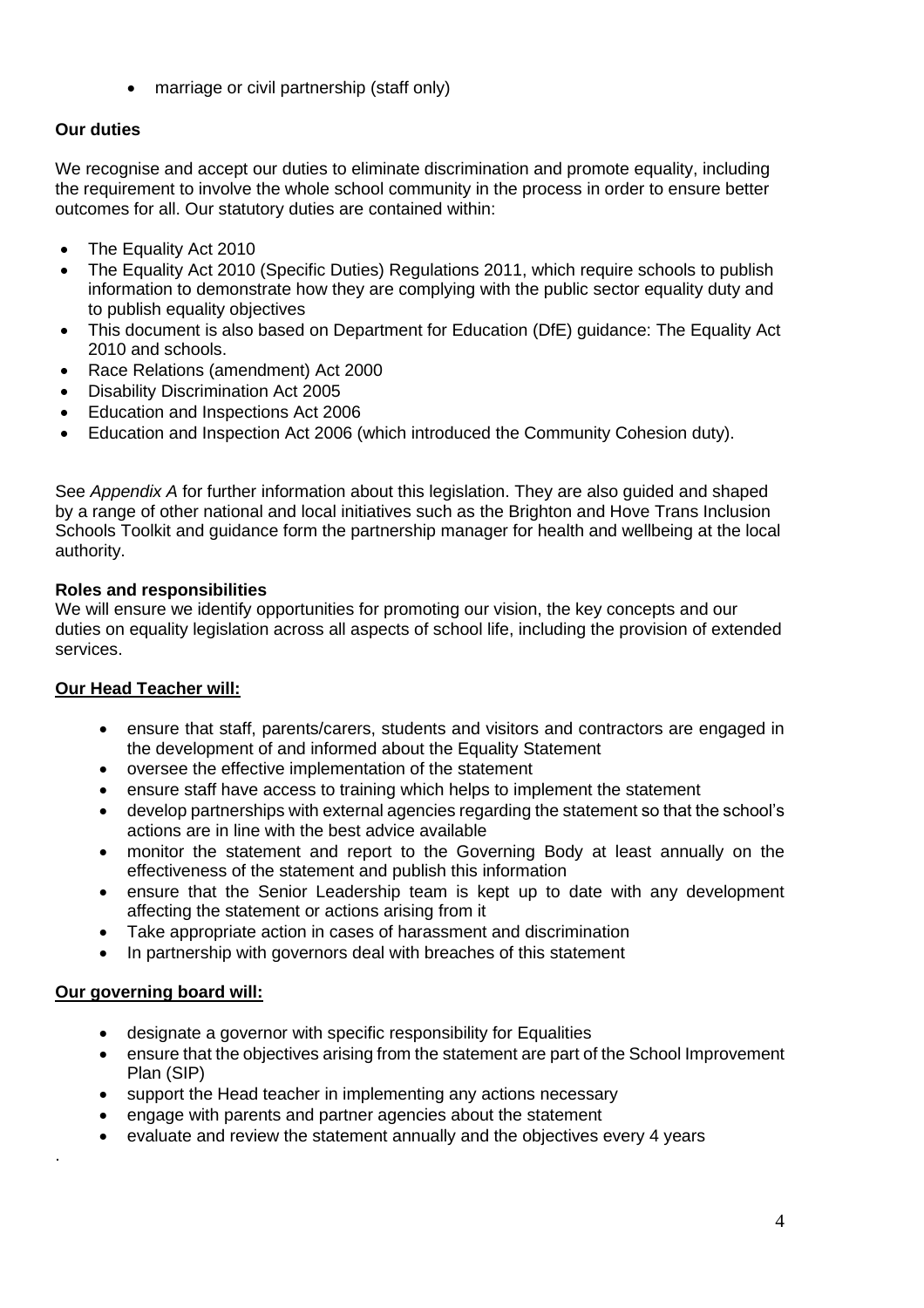# **Our Senior Leadership Team will:**

- have responsibility for supporting other staff in implementing this Equalities statement
- provide a lead in the dissemination of information relating to the Equalities statement
- with the Head teacher, provide advice/support in dealing with any incidents/issues
- assist in implementing reviews of this statement as detailed in the School development plan

# **Our students will:**

- be involved in the development of the Equalities statement and will understand how it relates to them, appropriate to age and ability
- be expected to act in accordance with the Equalities statement
- be encouraged to actively support the Equalities statement

## **Our parents and carers will**:

- be given accessible opportunities to become involved in the development of the **Statement**
- have access to the Statement through a range of different media appropriate to their requirements
- be encouraged to actively support the Statement
- be encouraged to attend any relevant meetings and activities related to the Equalities statement
- be informed of any incident related to this Statement which could directly affect their child

# **Our school staff will**:

- be involved in the development of the Statement
- be fully aware of the Equality Statement and how it relates to them
- understand that this is a whole school issue and support the Equality Statement
- model good practice by recognising and challenging prejudice and stereotyping
- promote equality and avoid discrimination against anyone for reasons of ethnic or national origins, language, culture, religion or belief, disability, gender, sexual orientation or social class.
- respond to and report any equality related bullying and incidents in line with school statement
- make known any queries or training requirements

## **How we monitor our equality duties**

In line with our equality duties, the development and review of this statement will involve the whole of our school community. We are committed to listening to what they have to say and include people from broad and diverse backgrounds and of different abilities. We will take account of: Ethnic and cultural background, gender, gender reassignment, ability, sexual orientation, religion or belief, pregnancy and maternity, socio-economic backgrounds.

## **Our students**

Issues of diversity and equality form the basis of many curriculum areas such as PSE, RSE, RS and Citizenship and in our tutor and assembly programmes. We have participated in the BAME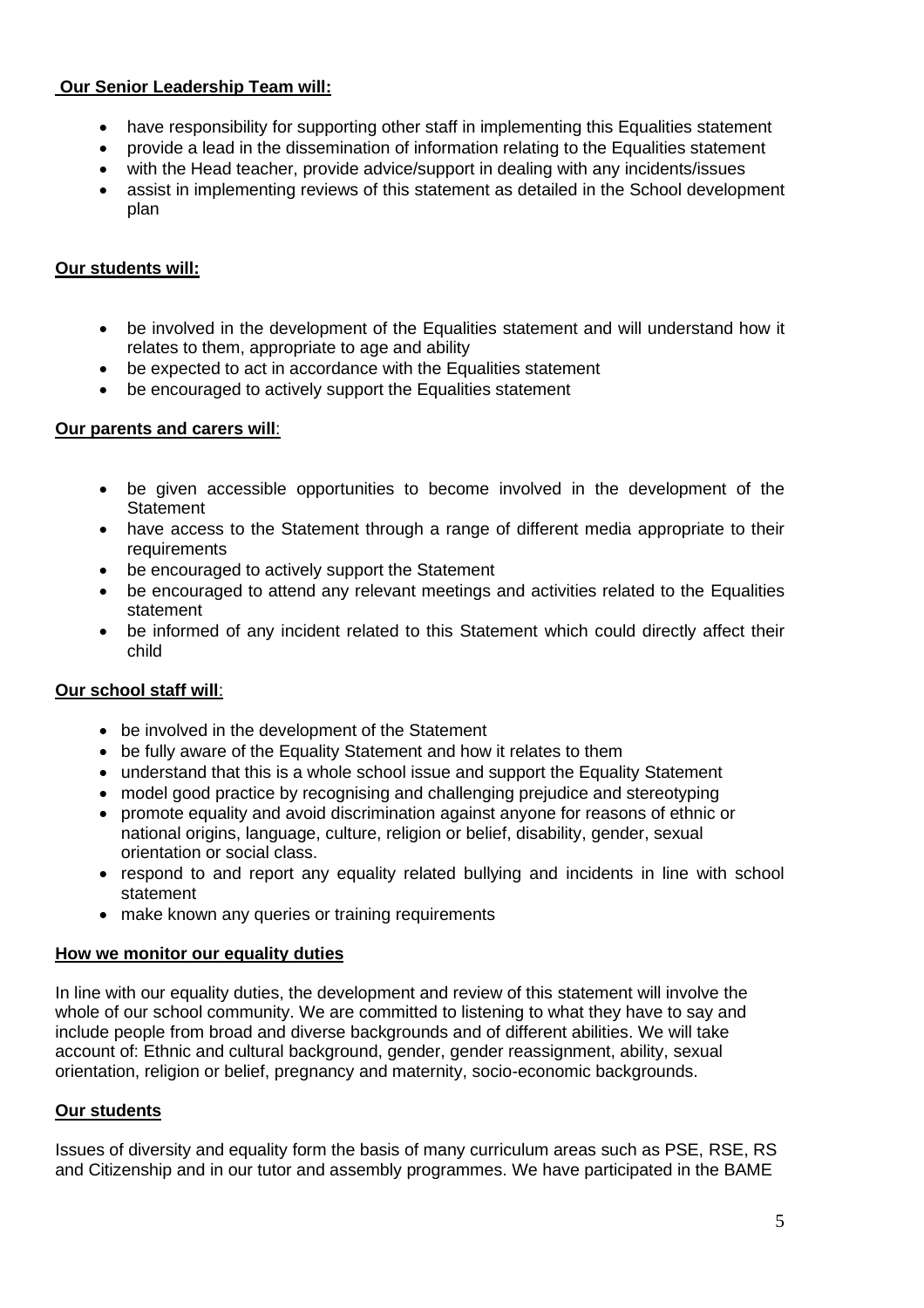mentoring project with the University of Brighton, alongside working with the local authority to develop student of colour focus groups facilitated by trained school staff.

Students are able to comment, put forward ideas and challenge school procedures and statement via our Student Voice representatives, LGBTQIA+ student group and School Forum and this actively informs and influences the approach school takes to the equality agenda.

We involve and consult with the parent/carers of our students regarding equality agendas.

Our students are integral in how we design and share the reporting process for prejudicedbased incidents with our student community so they can be followed-up by staff appropriately.

## **Our staff**

All school staff are regularly consulted to monitor the effectiveness of the school approach to ensuring equality for all. Equality/Diversity and unconscious bias are a focus of our continuing development programme

## **Our school governors**

A link governor is charged with supporting the Senior Leader overseeing the equality statement and procedures and to check they are up to date and implemented accordingly. The link governor reports back to the governing board on a regular basis.

## **How we identify and prioritise our actions**

Key to this process will be the implementation of regular consultation and reviews, to collect information about ourselves. Other people also help us to do this.

OfSTED inspectors visit us regularly and report on equality issues during our inspection.

We collect a range of information relating to incidents of harassment and bullying including those relating to racism, homophobia, disability and gender.

We complete a Self-Evaluation Framework (SEF) which constantly monitors the make-up and needs of our staff and students – and assessing how well we are meeting those needs.

We value more qualitative information which may be given to us through a variety of methods, including those passed on anonymously through surveys such as the Safe and Well at Schools survey, undertaken by all our students every two years in November.

The Local Authority provides us with a range of services which support the equality agenda and helps us to identify our strengths and those areas requiring action. For example, we receive regular support from: local health partners, RUOK (substance misuse), Sussex Police, the Traveller Education Service and English as an additional language (EAL) Service.

We have established good links with our local and wider communities; we welcome them into our school. By listening to those within our community and to our partners, improve existing approaches.

# **Our Staff**

We comply fully with legislation which protects our staff (including teachers, teaching assistants, supervisors and administrative staff) from discrimination. This includes discrimination in relation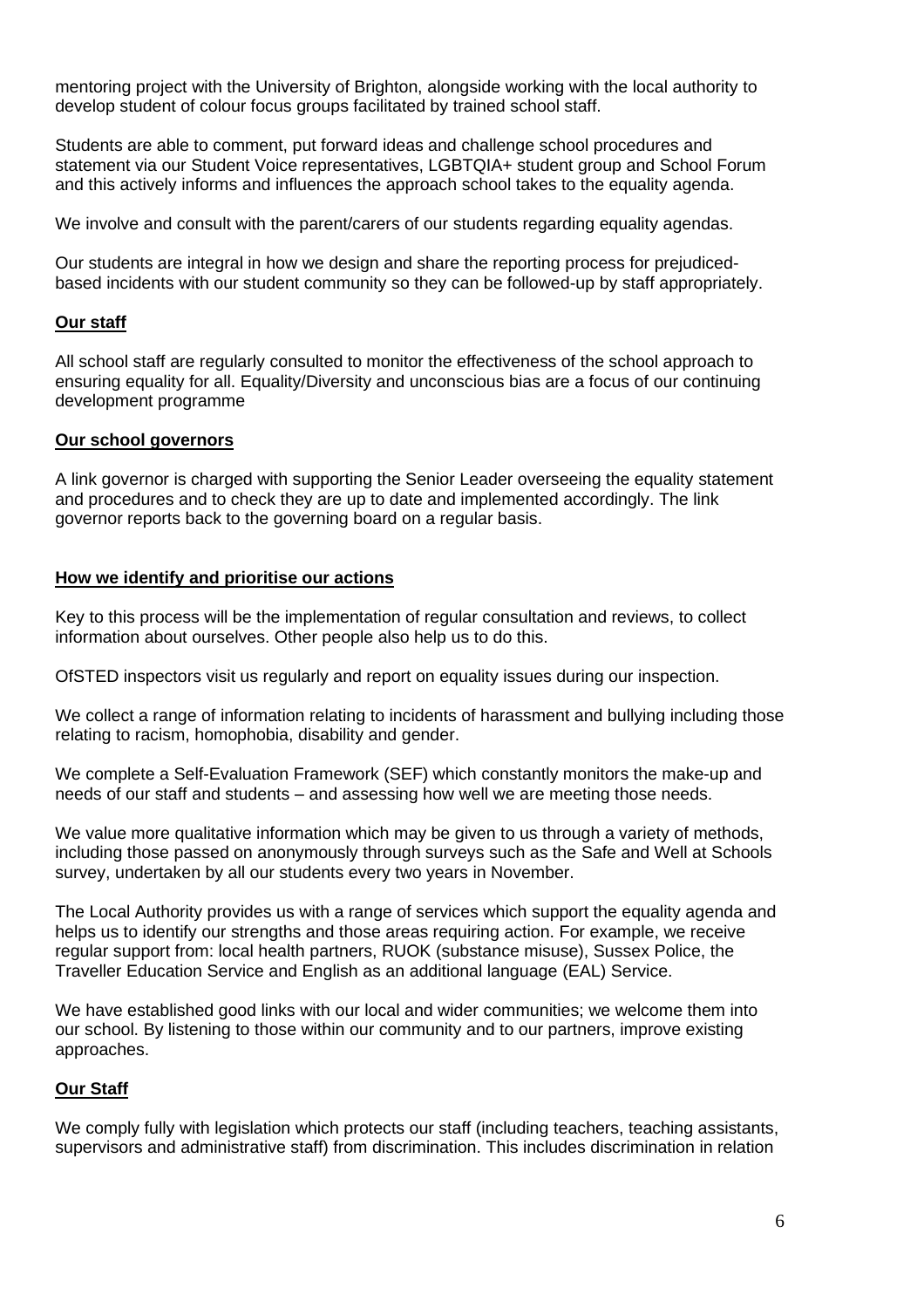to recruitment, terms and conditions, promotions, transfers, dismissals, training and employment practices (such as dress codes) and disciplinary procedures.

We will ensure the safety and well-being of our staff and take seriously and act on incidents of harassment and discrimination, recognising that our staff may be either victims or perpetrators. We interpret our duties positively; take the necessary actions to remove barriers to inclusion and work hard to ensure a safe, positive and inclusive environment.

#### **Responding to prejudiced-based incidents**

We recognise that prejudice-based harassment or bullying behaviours are driven by negative assumptions, stereotypes or misinformation.

These are directed against an individual or group, based on difference (real or perceived), and linked to, for example, racism, homophobia, ageism or sexism. We will take action to prevent, challenge and eliminate any such behaviour.

All prejudiced-based incidents are thoroughly investigated and causes identified; staff will adhere to and follow the procedures as outlined in the behaviour policy.

Through our school ethos and curriculum, we want our students to better understand the diversity that exists in society.

We will record all prejudiced-based incidents and report these to the Local Authority. We and the Local Authority will use this information to identify trends and patterns, to provide appropriate responses to incidents.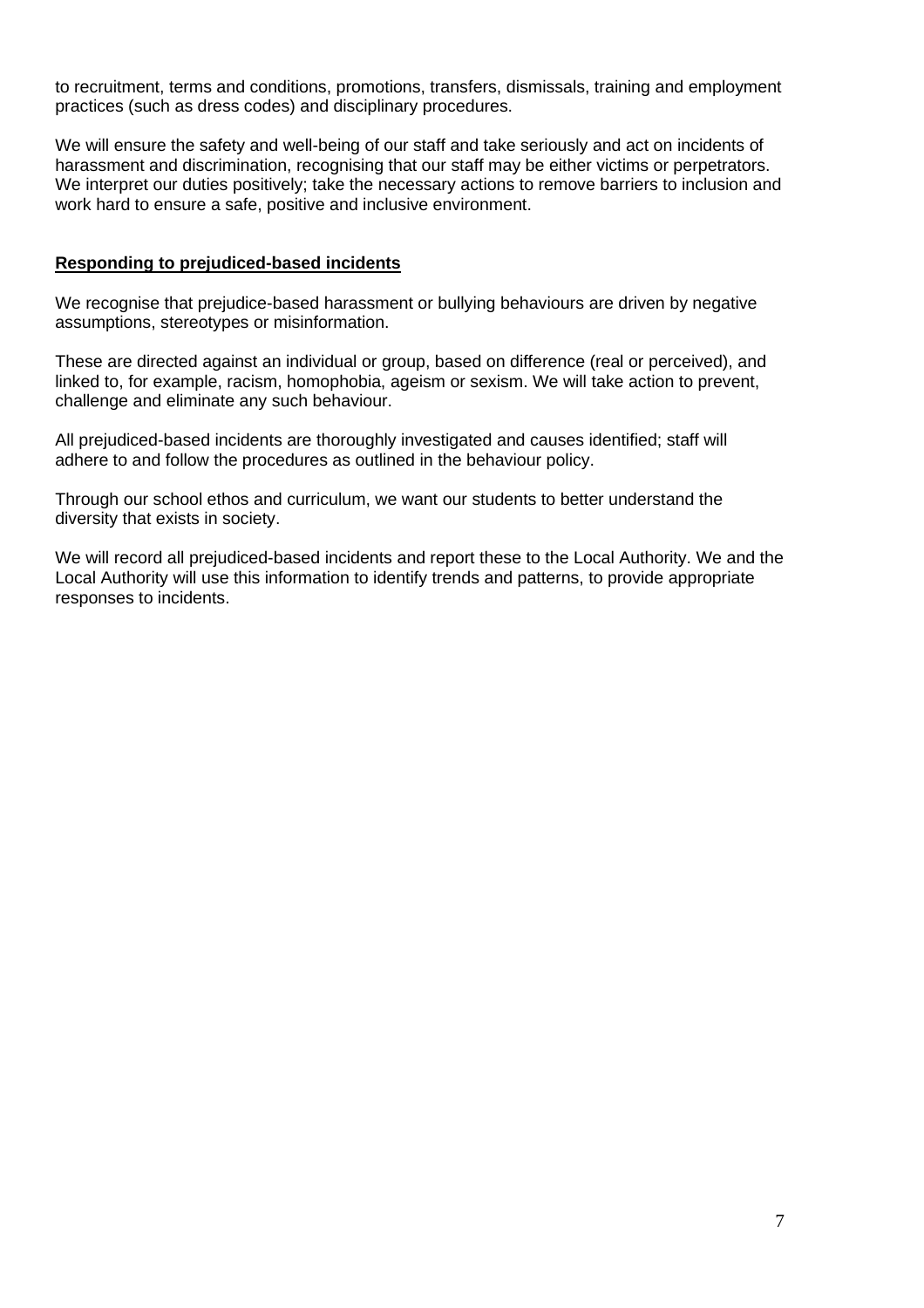# **Appendix A: Key legislation**

# **Equality Act 2010**

The Act protects students and staff from discrimination and harassment based on 'protected characteristics':

- Disability
- Gender reassignment
- Pregnancy and maternity
- Race
- Religion or belief
- Sex
- Sexual orientation

This relates to:

- prospective students
- students at the school
- in some limited circumstances, former students

The Act also contains positive action provisions which enable schools to take proportionate action to address disadvantage faced by particular students. Such action could include targeted provision, resources or putting in place additional or bespoke provision to benefit a particular disadvantaged student group. Further duties for schools will be implemented in April 2011 with the introduction of the Single Public Sector Equality Duty. Until this commences schools must continue with their existing duties in relation to race, disability and gender as set out below. There are exceptions to enable single-sex schools to admit only students of one sex and for schools with a religious character to enable them to have admissions criteria which give preference to members of their own religion. For more information:

http://www.equalityhumanrights.com/advice-and-guidance/equality-act-guidance-for- 11

# **Race - Race Relations (Amendment) Act 2000 General duties**

- To eliminate unlawful racial discrimination
- To promote equality of opportunity
- To promote good relations between people of different racial groups

# **Specific duties**

- To prepare a written race equalities statement
- To implement the statement To monitor and evaluate the statement's impact

# **Disability - Disability Discrimination Act 2005**

The SEN and Disability Act 2001 amended the SEN framework set out in the Education Act 1996, and extended the Disability Discrimination Act (DDA) 1995 to cover the provision of education. Since 2002, three sets of duties have combined to provide the statutory framework that underpins equality of opportunity for disabled students in accessing school education. The duties around discrimination, planning, SEN and promotion of equalities combine to provide the statutory framework underpinning equality of opportunity for disabled students. Funding is available to help schools comply with accessibility and planning.

# **General duties**

- To promote equality of opportunity between disabled people and other people
- To eliminate discrimination that is unlawful under the Disability Discrimination Act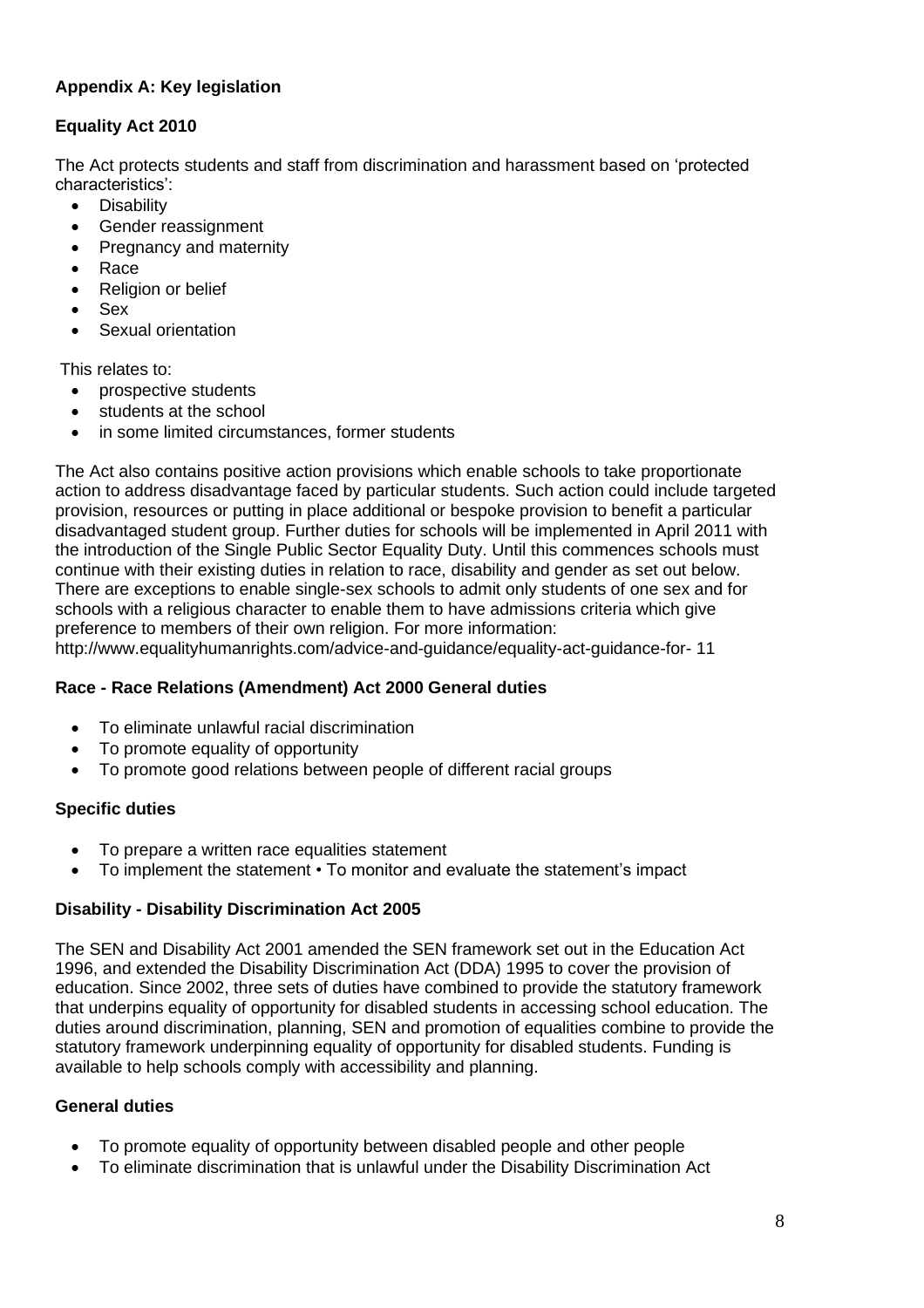- To eliminate harassment of disabled people that is related to their disability
- To promote positive attitudes towards disabled people
- To encourage participation by disabled people in public life
- To take steps to meet disabled people's needs, even if this requires more favourable treatment

## **Specific duties**

- To prepare and publish a disability equality statement
- To involve disabled people in the development of a statement
- To implement the statement
- To report on the statement annually
- To review the statement every three years
- To develop an accessibility plan 12 February 2011

# **Equalities Report and Accessibility planning**

Accessibility planning is a statutory duty and can be incorporated into the Disability Equality Statement. Schools must plan for:

- Increasing access for disabled children and young people to the school curriculum
- Improving access to the physical environment of schools, and
- Improving the delivery of written information to disabled children and young people The first plans were required to be in place by April 2003. Therefore as schools come to review their accessibility plans they should consider building these actions into their Disability Equality Statement.

# **Community Cohesion – Education and Inspection Act 2006 General duty**

• To promote community cohesion

## **Specific duties**

- Teaching, learning and curriculum helping children to learn to understand others, to value diversity while also promoting shared values
- Equity and excellence to ensure equal opportunities for all to succeed at the highest possible level
- Engagement and extended services to provide reasonable means for children, young people, their friends and families to interact with people from different backgrounds and build positive relations with different schools and communities locally, regionally, nationally and internationally.

## **Gender - Equality Act 2006 General duties**

- To take action to eliminate unlawful sex discrimination between men and women
- To promote equality of opportunity between men and women including transgender people.

## **Specific duties**

- To publish a gender equalities statement with agreed gender equalities action
- To ensure equal pay by gender
- To gather and use information on how policies and practices affect gender equality
- To consult stakeholders and use that information to identify objectives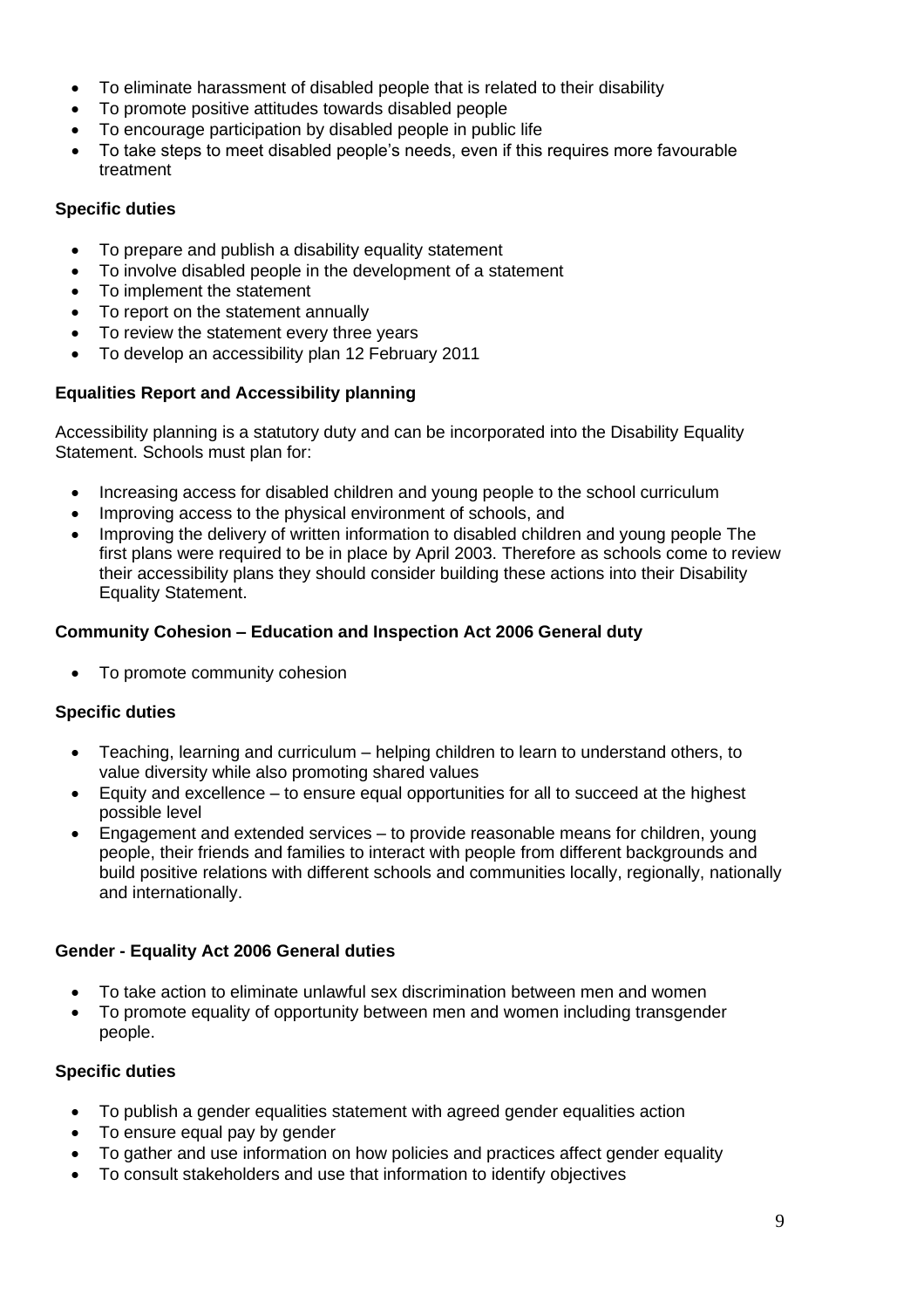• To implement identified actions within three years and to report annually on the statement

# **The Equality Act 2006 (Sexual Orientation) Regulations 2007**

.

The regulations make it unlawful for a school to discriminate against a person on the grounds of their sexual orientation:

- In the terms on which it offers to admit him or her as a student or to accept him or her as a member of staff
- By refusing to accept an application either to admit him or her as a student or as a member of staff
- In the way in which any member of the school community is afforded access to any benefit, facility or service
- By refusing access to any benefit, facility or service
- By excluding, suspending or dismissing him or her
- By subjecting him or her to any other detriment Discrimination is unlawful in civil law rather than being an offence.

## **Religion or belief The Equality Act 2006 Part 2: Discrimination on Grounds of Religion or Belief**

The Act provides that schools (unless in relation to certain exempted areas which are expanded on in *Appendix D*) will not be allowed to admit or refuse to admit students on the basis of religion or belief; and must treat students equally, irrespective of their own or their parents' religion or belief or lack of it. Furthermore, the Act makes illegal either direct discrimination (by treating a person less favourably on the grounds of their religion or belief) or indirect discrimination through the application of a provision, criterion or practice which, although it is applied equally to everybody, puts people of a particular religion or belief at a disadvantage. These regulations apply to both adults and young people within the school community. To enable faith schools to continue to operate in accordance with their particular religious ethos, limited exceptions to the non-discrimination provisions have been introduced. There are also exemptions relating to the curriculum and collective worship.

# **Age - The Employment Equality (Age) Regulations 2006**

The Regulations came into force on 1 October 2006 and provide protection for all age groups: young, old and middle-aged. They provide four key areas of protection: direct discrimination, indirect discrimination, harassment and victimisation.

## **Direct Age Discrimination:**

This amounts to less favourable treatment on the grounds of an individual's age, which can be a person's actual or perceived age.

# **Indirect Age Discrimination:**

The Regulations protect those who suffer from discrimination as a result of the application of a criteria, statement rule or practice, which although applied to all employees, has the effect of disadvantaging people of a particular age. An example here is the criminal statement that an applicant must have 15 years' experience, which disadvantages younger people.